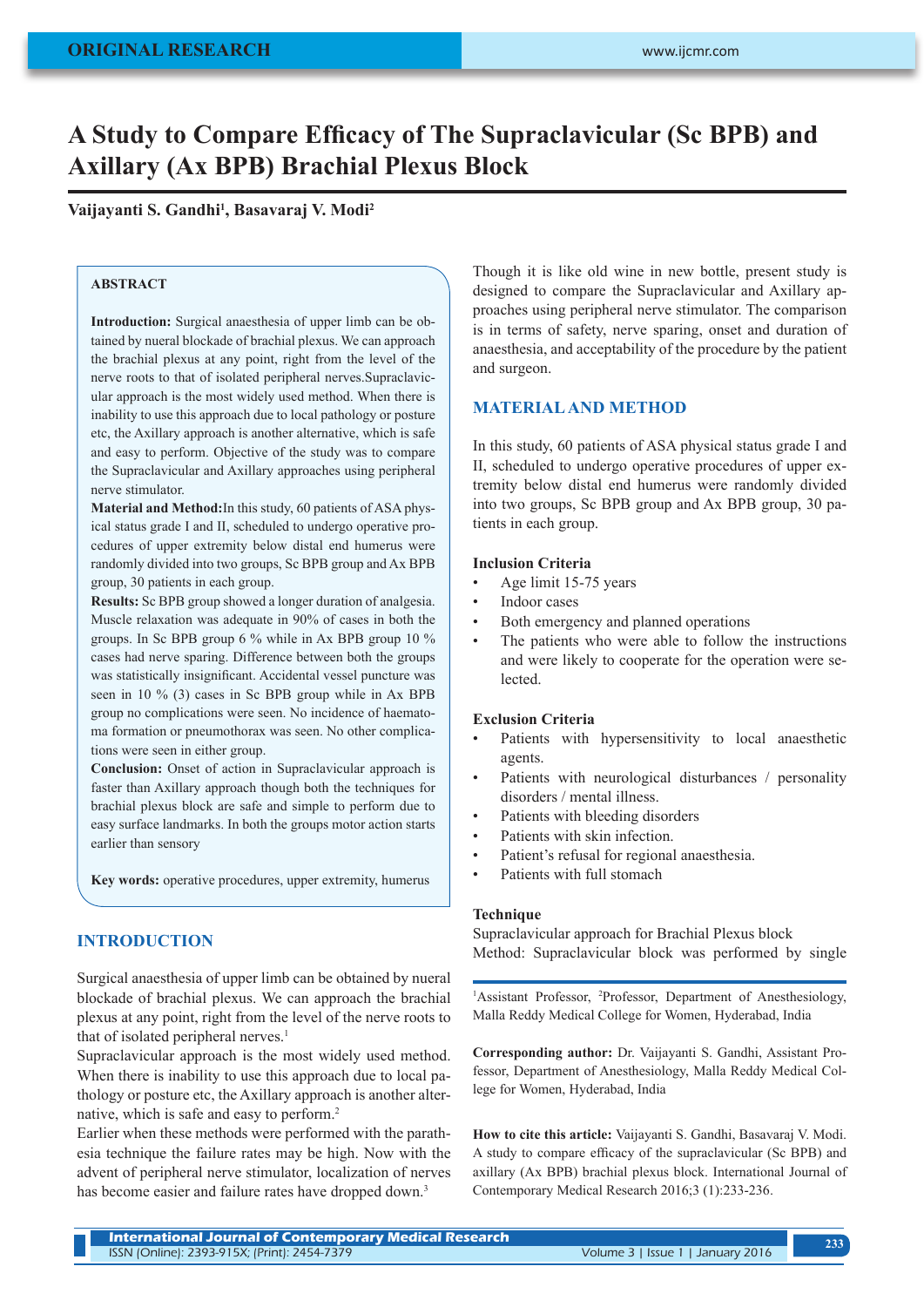injection technique of Kulenkampff with peripheral nerve stimulator.

#### **Axillary approach for Brachial Plexus block**

Method: Axillary block was performed by Winnie's technique, by single injection with peripheral nerve stimulator. Operative conditions: The operative conditions like diagnosis, operative procedure, whether traumatic / non-traumatic, planned / emergency were recorded. The site of operation, bony / soft tissue involvement, use of traction / tourniquet, duration of operation were recorded.

| The nerves were tested by the pnemonic of four $P's^{2,3}$ |                         |                  |  |
|------------------------------------------------------------|-------------------------|------------------|--|
| 4P <sub>S</sub>                                            | Patient action          | Nerve checked    |  |
| Push                                                       | Extend arm with triceps | Radial           |  |
| Pull                                                       | Flex arm with biceps    | Musculocutaneous |  |
|                                                            | Pinch Fifth digit       | Ulnar            |  |

Pinch Index finger Median

#### **RESULTS**

Table 1 shows the distribution of cases as per the requirement and duration of tourniquet / traction. Tourniquet was required in 31.66% (19 of 60) and traction in 41.66 % (25 of 60) cases. The tourniquet time (Mean  $\pm$  SD) was  $81 \pm 31$ min in Sc BPB group and  $64 \pm 18$  min in Ax BPB group. The traction time (Mean  $\pm$  SD) was  $108 \pm 98.48$  min and  $27 \pm 38$ min in Sc BPB and Ax BPB groups respectively.

Table 2 show the mean values of various parameters of the block action in the study cases. The onset of sensory action was  $7.1 \pm 4.11$  and  $9.23 \pm 4.30$  (Mean  $\pm$  SD) min in Sc BPB and Ax BPB groups respectively. The difference observed was statistically insignificant ( $p > 0.05$ ). Onset of motor block (Mean  $\pm$  SD) was 7  $\pm$  4 min in Sc BPB group and 8.83  $\pm$  4.06 min in Ax BPB group. The difference observed was statistically insignificant ( $p > 0.05$ ). In our study the onset of motor action was earlier than sensory action in both the groups. The difference observed was statistically insignificant ( $p > 0.05$ ).

The onset of complete sensory blockade (Mean  $\pm$  SD) in Sc BPB group was  $12.62 \pm 5.24$  and  $17.74 \pm 4.69$  min in Sc BPB and Ax BPB groups respectively (z value  $=$  3.98 and p value < 0.01). The mean onset of complete motor blockade in Sc BPB group was  $13 \pm 5.58$  and  $17.74 \pm 4.69$  min in Sc BPB and Ax BPB groups respectively (z value  $= 3.56$ ) and p value  $\leq 0.01$ ). The onset of complete sensory and motor blockade was early (on an average 5.12 min) in Sc BPB group as compared with Ax BPB group that was statistically significant.

Duration of analgesia was  $849 \pm 249.49$  and  $756 \pm 187$  min in Sc BPB and Ax BPB groups respectively. The difference between the two groups was statistically insignificant (p  $>0.05$ ).

Tables  $3 - 4$  C show the anaesthesia details of the two groups. Muscle relaxation was adequate in 90 % (27 of 30) and nerves were spared in 10 % (3 of 30) of patients in both the groups. Radial nerve sparing was observed in 6.66 % (2 of 30) and 10 % (3 of 30) in Sc BPB and Ax BPB group respectively. Ulnar nerve sparing was seen in 3.33 % (1 of 30) in Sc BPB group. Difference between both the groups was statistically insignificant.

Sedation was required in 10% (3 of 30) and 20 % (6 of 30) of patients in Sc BPB and Ax BPB group respectively. General anaesthesia was required in 10 % (3 of 30) in either group.

Table 5 shows the complications encountered in this study series. In Sc BPB group 10 % (3) cases had accidental vessel puncture while in Ax BPB group no complications were seen.

Table 6 shows that the procedure was acceptable both by the patients and surgeons in 100 % of cases in either group. Discussion:

In the present study tourniquet was required in 31.66% (19 of 60) and traction in 41.66 % (25 of 60) cases. The tourniquet time (Mean  $\pm$  SD) was 81  $\pm$  31 min in Sc BPB group and  $64 \pm 18$  min in Ax BPB group. The traction time (Mean  $\pm$  SD) was 108  $\pm$  98.48 min in Sc BPB and 27  $\pm$  38 min in

| <b>Parameter</b>                                                                       | Sc BPB $(N=30)$ $(\%$ ) | Ax BPB $(N=30)$ $(\%$ ) | Total         |
|----------------------------------------------------------------------------------------|-------------------------|-------------------------|---------------|
| Torniquet                                                                              | $15(50\%)$              | $04(13.33\%)$           | $19(31.66\%)$ |
| Torniquet time (min) (mean+SD)                                                         | $81 + 15.5$             | $64+18$                 |               |
| Traction                                                                               | 04(13.33)               | 21(70)                  | 25(41.66)     |
| Traction time $(min)$ (mean $+SD$ )                                                    | $108+49.24$             | $27 + 38$               |               |
| None                                                                                   | 11(36.66)               | 05(16.66)               | 16(26.66)     |
| Total                                                                                  | 30                      | 30                      | 60            |
| <b>Table-1:</b> Distribution of cases as per use and duration of tourniquet / traction |                         |                         |               |

| <b>Parameters</b>                                   | Sc BPB ( $N=30$ ) (Mean $\pm SD$ )(min) | Ax BPB $(N=30)$ (Mean $\pm SD$ )(min) | Z value | P value     |
|-----------------------------------------------------|-----------------------------------------|---------------------------------------|---------|-------------|
| Onset of sensory of action                          | $7.1 \pm 4.11$                          | $9.23 \pm 4.3$                        | 1.96    | <b>NS</b>   |
| Onset of motor action                               | $7\pm4$                                 | $8.83\pm4.06$                         | 1.75    | <b>NS</b>   |
| Complete sensory blockade                           | $12.62 \pm 5.24$                        | $17.74\pm4.69$                        | 3.98    | ${}< 0.01$  |
| Complete motor blockade                             | $13\pm5.58$                             | $17.74 \pm 4.69$                      | 3.56    | ${}_{0.01}$ |
| Duration of analgesia                               | 849±249.49                              | $756 \pm 187$                         | 1.63    | <b>NS</b>   |
| $(z>1.96, p<0.01$ significant; NS: Non significant) |                                         |                                       |         |             |
| <b>Table-2:</b> Comparison of block action          |                                         |                                       |         |             |

**Table-2:** Comparison of block action

| 234 |                                   | International Journal of Contemporary Medical Research |
|-----|-----------------------------------|--------------------------------------------------------|
|     | Volume 3   Issue 1   January 2016 | ISSN (Online): 2393-915X; (Print): 2454-7379           |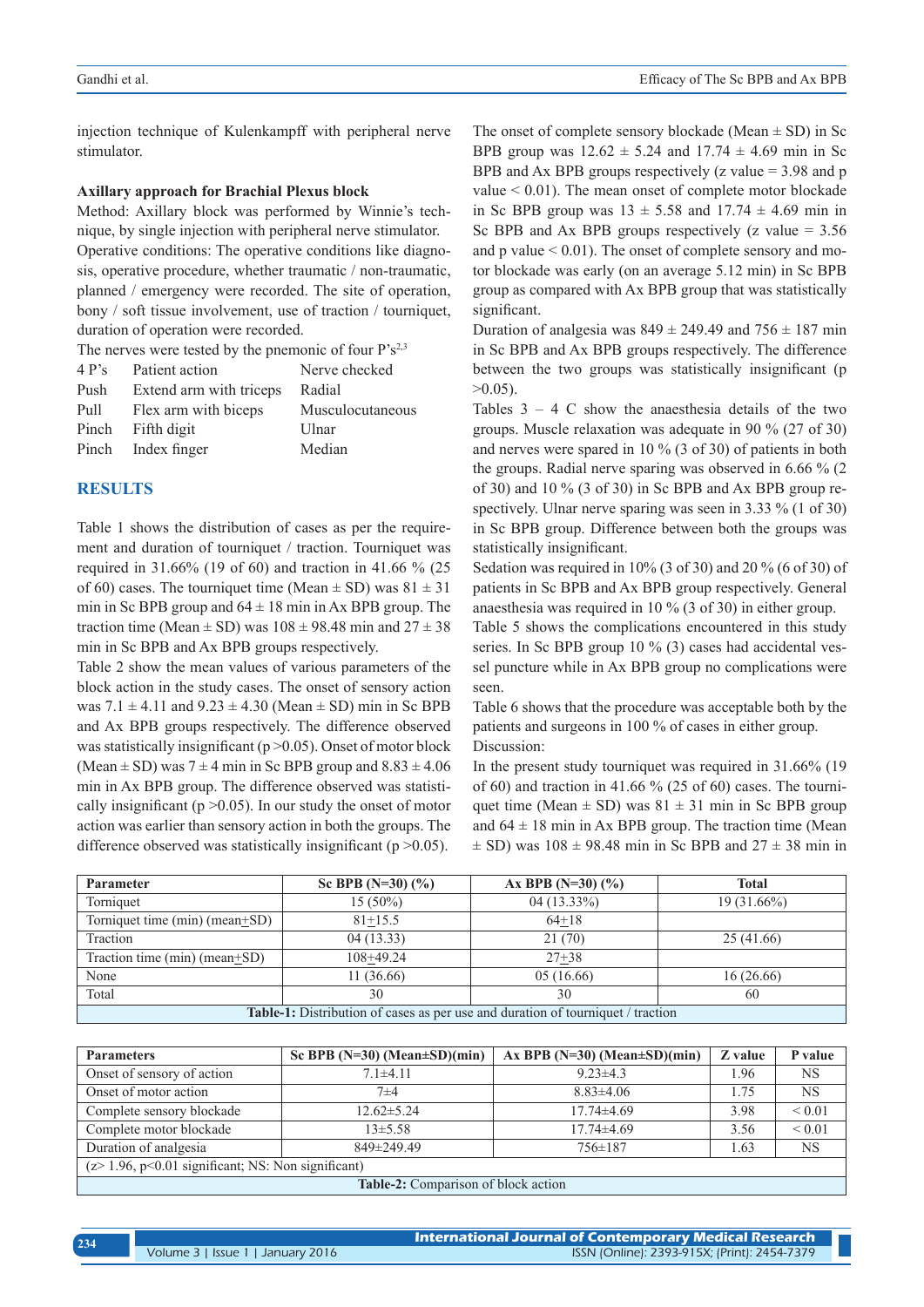| <b>Muscle relaxation</b>                                       | <b>Sc BPB</b> | $Ax$ BPB                 |  |
|----------------------------------------------------------------|---------------|--------------------------|--|
|                                                                | $(n=30)(\%)$  | $(n=30)$ $(\frac{9}{6})$ |  |
| Adequate                                                       | $27(90\%)$    | $27(90\%)$               |  |
| Inadequate                                                     | $03(10\%)$    | $03(10\%)$               |  |
| Total                                                          | 30            | 30                       |  |
| <b>Table-3:</b> Distribution of cases as per muscle relaxation |               |                          |  |

| <b>Nerve</b>                                         | <b>Sc BPB</b><br>$(n=30)$ | <b>Ax BPB</b><br>$(n=30)$ | <b>Total</b><br>$(n=60)$ |
|------------------------------------------------------|---------------------------|---------------------------|--------------------------|
|                                                      | (%)                       | (%)                       | (%)                      |
| Musculocutaneous Nerve                               |                           |                           |                          |
| Radial nerve                                         | $2(6.66\%)$               | $3(10\%)$                 | $5(8.33\%)$              |
| Median nerve                                         |                           | $\left( \right)$          |                          |
| Ulnar nerve                                          | $1(3.33\%)$               | $\Omega$                  | $1(1.66\%)$              |
| Total                                                | $3(10\%)$                 | $3(10\%)$                 | $6(10\%)$                |
| Table-4: Distribution of cases showing nerves spared |                           |                           |                          |

| <b>Complications</b>                                        | <b>Sc BPB</b><br>$(n=30)(%)$ | Ax BPB<br>$(n=30)(%)$ | <b>Total</b><br>$(n=60)$ $(\%$ ) |
|-------------------------------------------------------------|------------------------------|-----------------------|----------------------------------|
| Vessel puncture                                             | $3(10\%)$                    |                       | 3(5%)                            |
| Pneumothorax                                                |                              |                       |                                  |
| Others                                                      |                              | $\mathbf{I}$          |                                  |
| None                                                        | 27 (90%)                     | $30(100\%)$           | 57 (95%)                         |
| Total                                                       | 30                           | 30                    | 60                               |
| <b>Table-5:</b> Distribution of cases showing complications |                              |                       |                                  |

| <b>Satisfaction (yes)</b>                                      | <b>Sc BPB</b> | Ax BPB       | <b>Total</b>             |
|----------------------------------------------------------------|---------------|--------------|--------------------------|
|                                                                | $(n=30)(%)$   | $(n=30)(\%)$ | $(n=60)$ $(\frac{9}{6})$ |
| Surgeon                                                        | $30(100\%)$   | $30(100\%)$  | $60(100\%)$              |
| Patient                                                        | $30(100\%)$   | $30(100\%)$  | $60(100\%)$              |
| Table-6: Distribution of cases showing satisfaction of surgeon |               |              |                          |
| and patient                                                    |               |              |                          |

#### Ax BPB group.

In our study in case of Supraclavicular block gentle massage of the area was done to make uniform spread. In Axillary block, distal pressure was maintained and arm adducted after the drug injection. This may be the reason for no musculocutaneous nerve sparing. All the patients with effective block in both groups tolerated tourniquet / traction well.

Our results are comparable with studies of Bennet Abraham<sup>4</sup>, Alon P. Winnie<sup>5</sup>, Ababou A<sup>6</sup> who had used similar technique for axillary block in their study and had found that digital pressure and adduction of arm after giving drug improved the success rate.

In the present study the onset of sensory block was  $7.1 \pm$ 4.11 (Mean  $\pm$  SD) min in Sc BPB and 9.23  $\pm$  4.30 min in Ax BPB group. The onset of sensory block was earlier in Sc BPB as compared to Ax BPB though the difference observed is statistically insignificant. The results of our study are comparable with the study of R. Pande<sup>7</sup> et al, where the onset of sensory block was reported to be  $8.2 \pm 2.8$  min in Sc BPB with nerve stimulator technique, while it was  $8.3 \pm$ 2.3 min in parathesia group. In our study the onset of motor action was earlier than sensory action in both the groups. The difference observed is statistically insignificant. Our results

are comparable with results found in studies of E. Lanzet al<sup>8</sup> and Tamilselvan P et al.<sup>9</sup>

In the present study the onset of complete sensory and motor blockade was early (on an average 5.12 min) in Sc BPB group as compared with Ax BPB group that is statistically significant. I have not found any references in relation to the comparison of onset of complete motor and sensory blockade.

In our study Sc BPB group showed a longer duration of analgesia. As the duration of operation was variable raging from 10 minutes to 4 hours, the total duration of analgesia was measured from the time of block till the patient complained of pain postoperatively.

Tamilselvan P<sup>9</sup> et al, in their study found postoperative pain relief (measured from the end of surgery until patient started complaining of pain) for 175-250 minutes (2.91- 4.16 h). They have used a combination of 1 % lignocaine with 0.125 % bupivacaine and 1:400,000 epinephrine.

Lawrence E. Schroeder<sup>10</sup> et al, found no difference in duration of analgesia between Axillary ( $10 \pm 7$  h), Supraclavicular  $(8 \pm 6 \text{ h})$ , and Interscalene  $(9 \pm 6 \text{ h})$  approaches. They reported prolonged analgesia with bupivacaine ( $13 \pm 26$  h) than with mepivacaine  $(8 \pm 7 \text{ h})$ . The probable reason for the prolonged duration of analgesia in our study may be due to the concentration of drug used. We used 0.5 % bupivacaine, 2 mg /kg body weight which has a longer duration of action  $(1.5 \text{ to } 8 \text{ hours})$ .<sup>11</sup>

In the present study muscle relaxation was adequate in 90 % (27 of 30) of cases in both Sc BPB and Ax BPB groups. These cases were considered as successful block. In all these patients the anaesthesia was complete and satisfactory allowing optimal surgical conditions. In present study both groups had similar success rates.

In the Sc BPB group 1 patient (3.33 %) had ulnar nerve sparing and 2 patients (6.66 %) had radial nerve sparing. In the Ax BPB group 3 patients (6.66 %) had radial nerve sparing. Difference between both the groups is statistically insignificant. In our study none of the patients had musculocutaneous nerve sparing.

Bennet Abraham<sup>4</sup> et al, in their study report sparing of musculocutaneous and radial nerves during axillary brachial plexus block.In the present study supplementation in the form of General Anaesthesia was required in 3 patients (10 %) in either group. These cases were considered as failure. Both the groups are comparable and the difference is statistically insignificant.

Brand<sup>1,12</sup> et al, used inhaled N20 and barbiturates in a non-blinded fashion during surgery and success was considered to be tolerance of initial skin incision only. Lawrence E. Schroeder<sup>10</sup> et al, used Midazolam, fentanyl for preoperative sedation. Intraoperatively, the additional sedatives were further supplementation by Midazolam, fentanyl, and propofol. In our present study we did not encounter any other major complications like haematoma formation or pneumothorax in both the groups. Our study results are comparable with